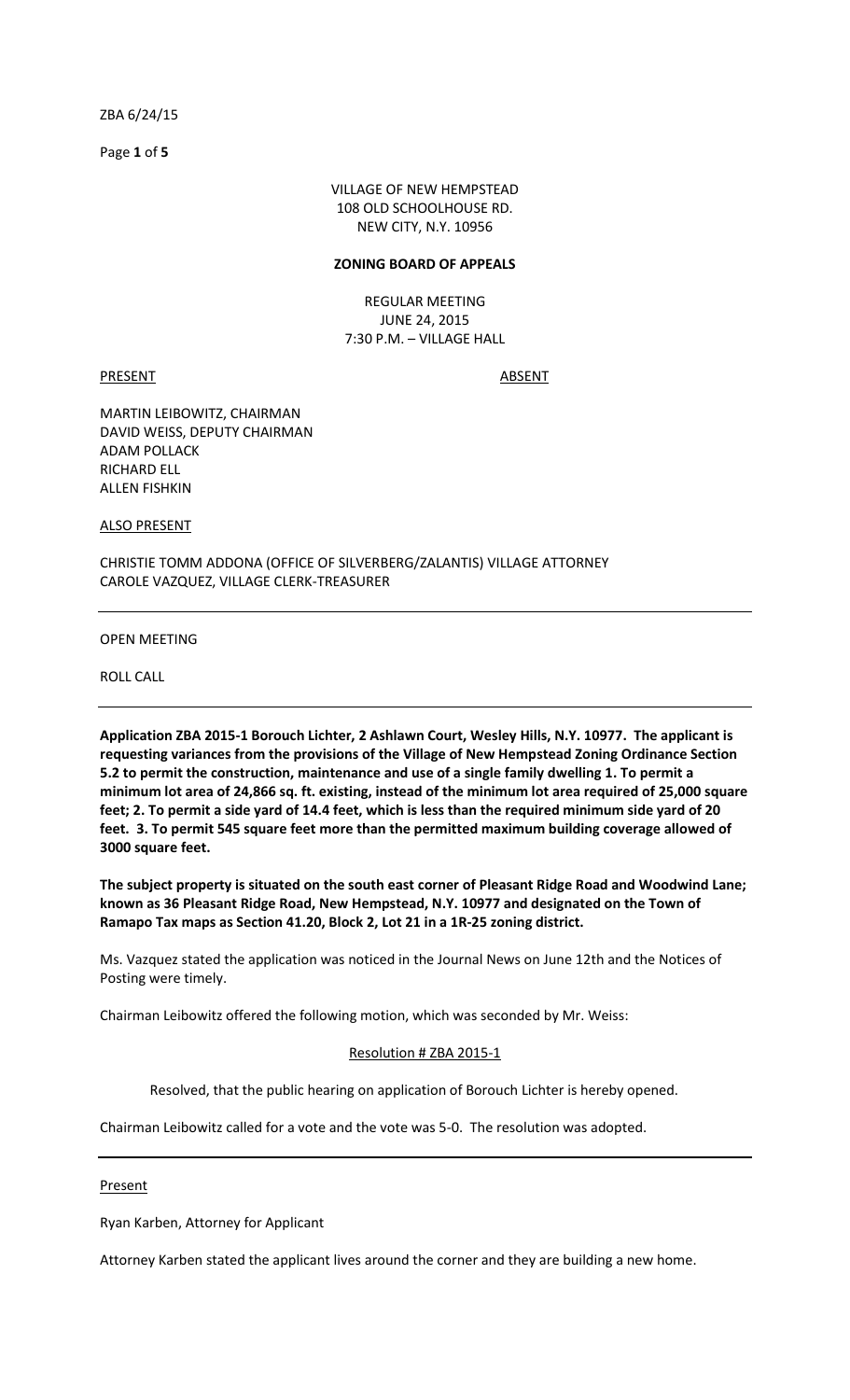## Page **2** of **5**

The primary constraint is a large natural gas easement, which runs behind the home. You have no options of building beyond where the back of the house is proposed. In order to comply with the two front yard requirements to keep the house as far off the corner as possible, as required on a corner lot, as well as provide the space that we need, the only space we had to put additional room was on the eastern side of the property. They are, therefore, seeking a variance of 5.6' on that side of the property. The variance only applies to 1/3 of the building. The building is pumped out to include a portion of the dining room. The other variance that we require is for building coverage. The applicants have 5 children; 7 people living in the house.

Attorney Karben read a letter from two of the neighbors who stated they have no objection to the granting of this variance. Same will be attached to and made a part of this record.

There will be no detrimental impact on the community. Drainage will be handled on site, parking will be handled on site. The variances, as required by law, are the minimum variances necessary in order to build the project.

Chairman Leibowitz asked about the size and type of the existing house.

Attorney Karben stated it is a high ranch with 3 bedrooms.

Chairman Leibowitz felt the request was substantial and inquired if it could be reduced in size. The requested variance is for 18%.

Attorney Karben felt it was a reasonable sized home for a large, growing family.

Chairman Leibowitz felt granting a variance of this size would be setting a precedent.

Attorney Karben stated that he felt a 3500 sq. ft. home in today's market, was reasonable.

Discussion of how the house might be refigured by the use of another Architect.

Attorney Addona brought up the issue of building coverage. She felt that knowing the layout of the rooms might be helpful to the Board.

Attorney Karben felt the Board should balance the benefit to the applicant vs. the detriment to the neighborhood. He does not see the detriment to the community.

Discussion on putting a condition on a possible approval for this particular property in order to avoid setting a precedence for the future.

The size of the dining room, which is 24 x 16, was discussed. The room above is the Master bedroom. The second floor, however, is not the same size as the first floor.

Mr. Fishkin asked if the dining room needed to be that size.

Mrs. Lichter stated it needed to be that large for holidays and because of the size of their dining room table and probable guests.

No one from the public wished to be heard.

Mr. Fishkin offered the following motion, which was seconded by Mr. Ell:

# Resolution # ZBA 2015-2

Resolved, that the public hearing on application of Borouch Lichter is hereby closed.

Chairman Leibowitz called for a vote and the vote was 5-0. The resolution was adopted.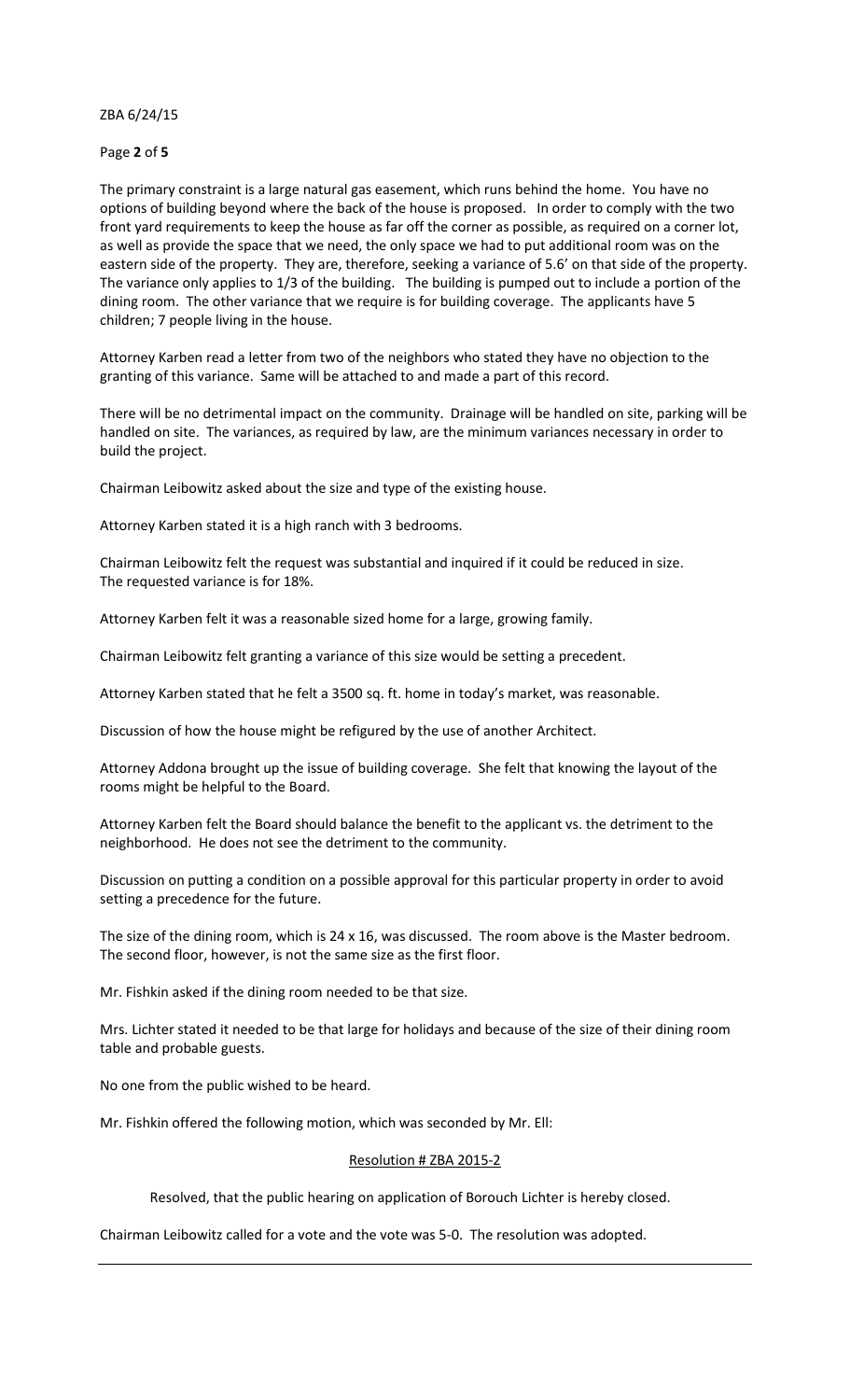Page **3** of **5**

Mr. Fishkin felt it would be nice to approve the application if there were sufficient restrictions that it would not set a precedent.

Deputy Chairmain Weiss felt the same way, he would want the approval to be specific to this particular property.

Chairman Leibowitz has no problem with the side yard variance but the problem with the building coverage, which is about 18% over what the bulk table calls for.

Mr. Pollack agreed that he would like the decision to be clearly particular to this situation.

Attorney Addona stated it could also be specific to this layout. The side yard could not be changed other than to this property.

Chairman Leibowitz stated that the Board would have the applicant come back before us with a final proposal and we would grant the variances with certain limitations.

Mr. Ell offered the following motion, which was seconded by Mr. Fishkin:

# Resolution # ZBA 2015-3

 Resolved, that the Zoning Board of Appeals of the Village of New Hempstead hereby requests the applicant, Borouch Lichter to come back to this Board at its next meeting with a final proposal and the Board would grant the variances with certain limitations. The Board also asks Counsel to draft a resolution based upon the Board's discussion to be considered at the next meeting.

Chairman Leibowitz called for a vote and the vote was 5-0. The resolution was adopted.

### **Application ZBA 2015-2 Soloman Markstein, 22 N. Rigaud Road, Spring Valley, N.Y. 10977**

**The applicant is requesting variances from the requirements of Section 5.2 of the New Hempstead Zoning Law to permit construction, maintenance and use of two single family homes: Lot 1 having 13,082 square feet instead of the required 15,000 square feet and having 58 foot street frontage instead of the 85 required. Lot width of 58 feet instead of the 100 required, minimum side yard of 12 feet instead of 20 feet required, total side yards of 24 feet instead of 50 feet and impervious surface of 28 instead of the maximum permitted of .25.** 

**Lot 2 having 12,686 square feet instead of the required 15,000 square feet, having 58 foot frontage instead of the 85 feet required, lot width of 58 feet instead of the 100 feet required, minimum side yard of 12 feet instead of 20 feet required, total side yards of 24 feet instead of the 50 feet and impervious surface of .28 instead of the maximum permitted of .25.** 

**The property is located on the west side of Union Road at the intersection with Naomi Lane in the Village of New Hempstead: known as 575 Union Road, New Hempstead, N.Y. designated on the Town of Ramapo tax maps as Section 50.09, Block 1 Lot 14 in a 2R-15 zoning district. Variances were previously granted on November 28, 2012.** 

**Ms. Vazquez stated the public hearing was advertised in the Journal News on June 12, 2015 and the notifications and postings were timely.** 

## **Present**

Sol Markstein, Applicant Stanley Schutzman, Attorney for Applicant 61 So. Main Street, New City, N.Y.

Attorney Addona suggested the Board go into Executive Session to discuss some procedural matters.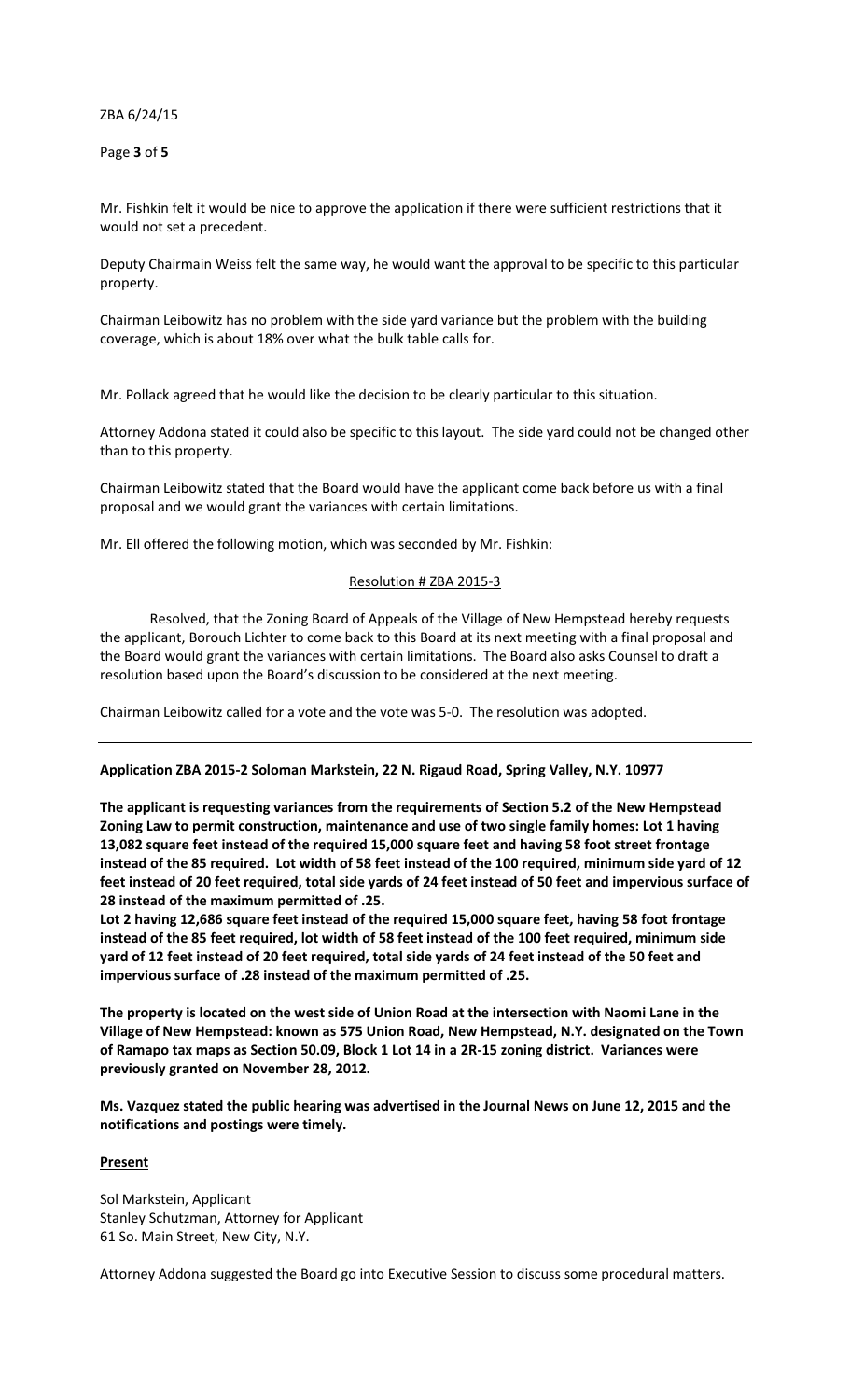Page **4** of **5**

Chairman Leibowitz offered the following motion, which was seconded by Mr. Ell:

## Resolution # ZBA 2015-4

 Resolved, that the Zoning Board of Appeals of the Village of New Hempstead hereby goes into Executive Session to discuss some procedural matters.

Chairman Leibowitz called for a vote and the vote was 5-0. The resolution was adopted

---------------------------------------------------------------------------------------------------------------------------------------

Mr. Ell offered the following motion, which was seconded by Chairman Leibowitz:

### Resolution # ZBA 2015-5

 Resolved, that the Zoning Board of Appeals of the Village of New Hempstead hereby comes out of Executive Session.

Chairman Leibowitz called for a vote and the vote was 5-0. The resolution was adopted.

Attorney Schutzman stated the applicant appeared before the Planning Board 2 years ago to seek approval for these exact areas in connection with a 2 lot subdivision of this specific property. The Planning Board, at that time, referred the matter to the Zoning Board of Appeals. At that time, the Zoning Board of Appeals approved these variances. These are the identical requests that were made and approved back in November of 2012. The Planning Board approved the 2 lot subdivision in early 2013, and for various reasons, including some economic circumstances, the plat was never filed, and, therefore, Planning Board approval elapsed. In connection with the re-submission to the Planning Board, the applicant is here to ask for the same variances that were previously granted.

Chairman Leibowitz asked if the Planning Board has gone through the SEQRA application.

There is a Planning Board scheduled for July, but the SEQRA application has not been done.

Attorney Addona stated this Board cannot do anything until the SEQRA has been complete.

Chairman Leibowitz stated that the members of the Zoning Board at the time of the last application were Myself, Mr. Fishkin and Mr. Ell. The other gentlemen who are now on the Board were not on the Board at that time. They may need additional information.

Attorney Schutzman suggested the old file be brought out so that the members can digest the information.

Attorney Addona went over the SEQRA (State Environmental Review Act) information. Subdivision is not exempt from that review. Because the variances that are being sought are in connection with the subdivision, all of this has to be considered under the umbrella of the SEQRA review for subdivision. Because the Planning Board was Lead Agency last time, they will be Lead Agency this time also. The Zoning Board will need to wait for them for a determination.

Mr. Fishkin offered the following motion, which was seconded by Mr. Ell:

# Resolution # ZBA 2015-6

 Resolved, that the public hearing on application of Soloman Markstein, 22 N. Rigaud Road, Spring Valley, N.Y. 10977 is hereby open.